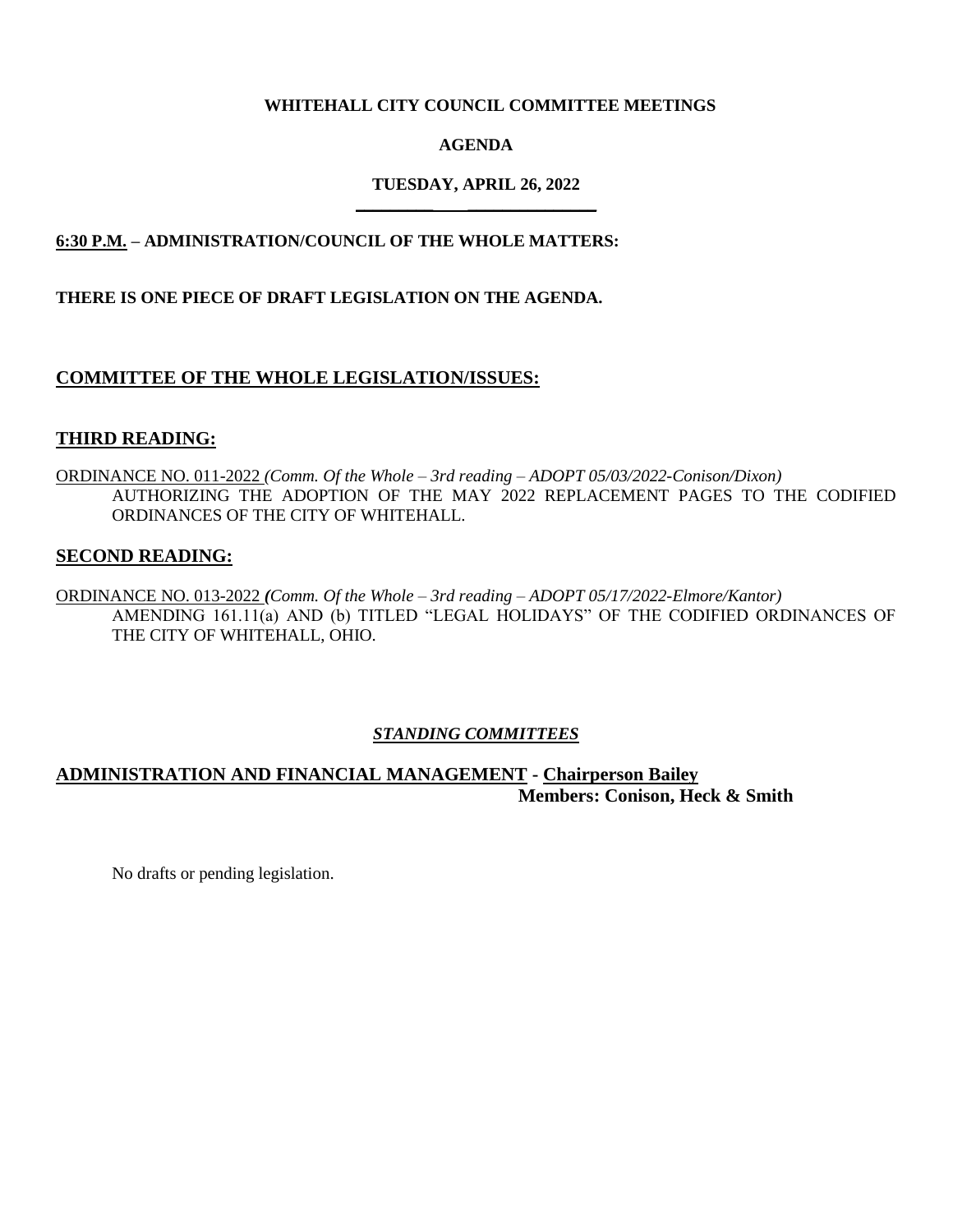## **COMMUNITY STANDARDS AND ENFORCEMENT – Chairperson Smith Members: Kantor, Elmore & Dixon**

#### **DRAFT # 1 ORDINANCE NO. 017-2022** *(Comm Stand & Enf – 1st reading – ADOPT 05/03/2022–Smith/ )*

AMENDING, APPENDIX – TRAFFIC SCHEDULE IV, OF THE TRAFFIC CODE, OF THE CODIFIED ORDINANCES OF THE CITY OF WHITEHALL, OHIO, ENTITLED "PARKING PROHIBITED ALL TIMES" AND DECLARING AN EMERGENCY.

WHEREAS, The Traffic Schedule IV of the Traffic Code needs updated; and

WHEREAS, Portions of Maplewood Avenue and Wright Avenue require additional no parking sections to be added to the schedule; NOW THEREFORE

BE IT ORDAINED BY THE COUNCIL OF THE CITY OF WHITEHALL, OHIO:

SECTION 1: That the Traffic Schedule IV, of the Traffic Code of the Codified Ordinances of the City of Whitehall, Ohio be and is hereby amended, as follows:

"SCHEDULE IV, PARKING PROHIBITED ALL TIMES

Maplewood Ave Both sides from E. Main St. 500 ft. north. East side from the north residential approach curb cut at 490 Maplewood Ave. proceeding 164 feet north. West side from the south residential approach curb cut at 473 Maplewood Ave. proceeding 100 feet south. East side from the north residential approach curb cut at 680 Maplewood Ave. proceeding 120 feet north. West side from the south residential approach curb cut at 671 Maplewood Ave. proceeding 105 feet south.

Wright Ave. Both sides from Ross to Hamilton Rds. North side, from the centerline of S. Yearling Rd., west & east a distance of 315 ft.

SECTION 2: That this Ordinance is hereby declared to be an emergency measure immediately necessary for the preservation of the public health, peace, safety and welfare, and for the further reason that changes in infrastructure in the public right-of-way requires these changes for the safe travel of traffic and emergency vehicles; WHEREFORE, this Ordinance shall go into full force and effect immediately upon its passage and approval by the Mayor.

Requested by: Zach Woodruff, City Administrator Approved as to form: Michael T. Bivens, City Attorney MTB 4/26/2022

# **COMMUNITY AND ELDER ADVOCACY – Chairperson Dixon Members: Bailey, Heck & Smith**

No drafts or pending legislation.